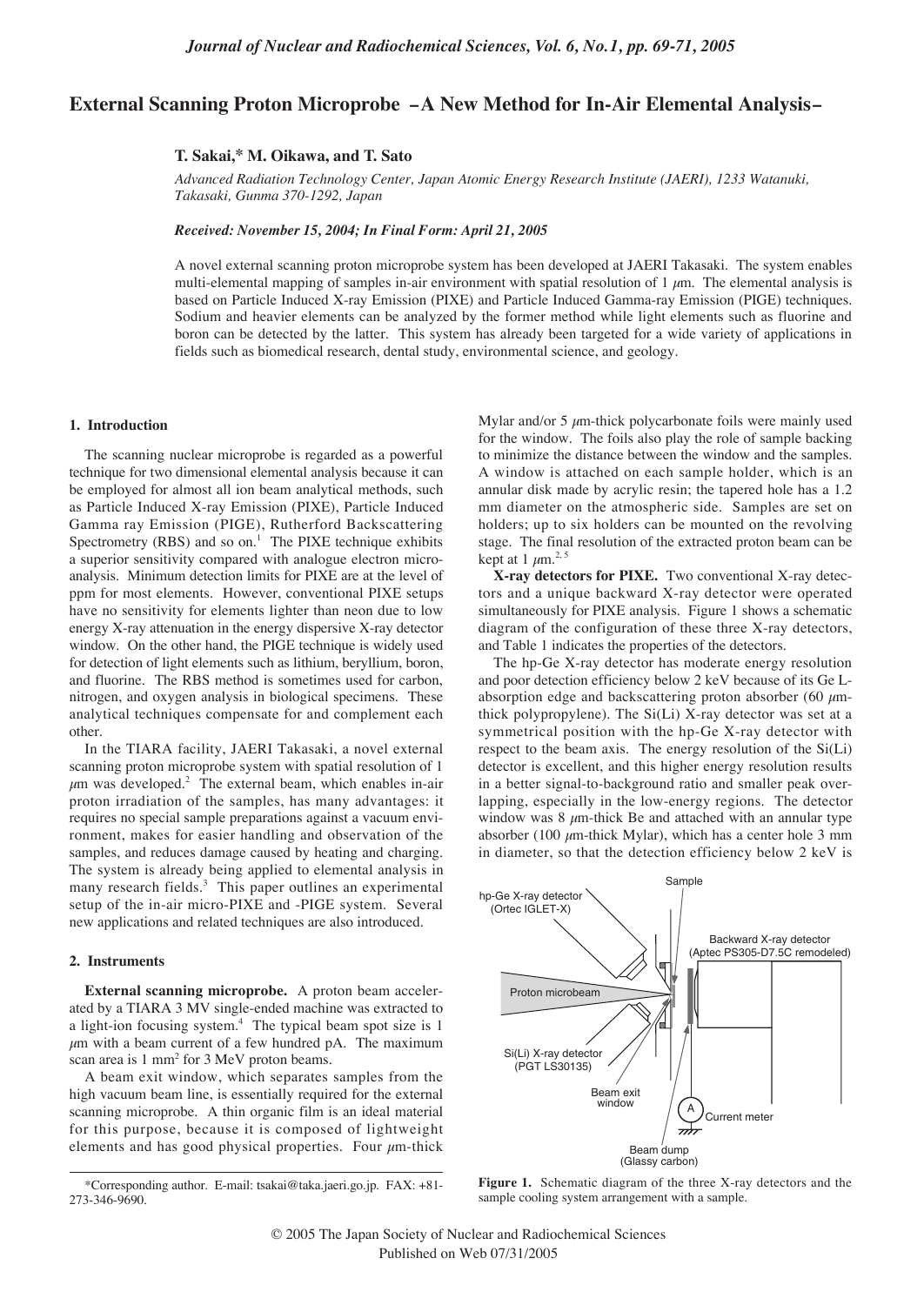**TABLE 1: Characteristic Properties of Three X-ray Detectors for PIXE Analysis**

|                                       | $hp-Ge X-ray$<br>detector          | $Si(Li)$ X-ray<br>detector          | Backward X-ray<br>detector          |
|---------------------------------------|------------------------------------|-------------------------------------|-------------------------------------|
| Manufacturer.<br>model no.            | Ortec IGLET-X                      | <b>PGT LS30135</b>                  | Aptec PS305-D7.5C<br>remodeled      |
| Active area                           | $100 \text{ mm}^2$                 | $30 \text{ mm}^2$                   | $260 \text{ mm}^2$                  |
| Solid angle                           | $\sim 0.2$ sr                      | $\sim 0.13$ sr                      | $\sim$ $\pi$ sr                     |
| Energy resolution<br>at 5.9 keV X-ray | 160 eV                             | 135eV                               | 260 eV                              |
| Absorber                              | $60 \mu m$ -thick<br>polypropylene | annular $100 \mu m$ -thick<br>Mylar | $500 \mu m$ -thick glassy<br>carbon |
| Detectable<br>Elements                | $\geq$ Si                          | $\geq$ Na                           | $\geq$ Mn                           |

fairly good. On the other hand, the backward detector can be used to improve the detection efficiency X-rays above 6 keV. The detector (Aptec PS305-D7.5C remodeled) has a 260 mm<sup>2</sup> active area with 260 eV energy resolution. The endcap of the detector was converted to an L-shape to set the detector crystal just behind the sample. Although the configuration provides a very large solid angle, a proton beam dumper must be attached in front of the detector window. This 500  $\mu$ m-thick high purity glassy carbon (Tokai Carbon co. ltd.) attached as the beam dump also plays the role of low-energy X-ray absorber. The backward detector has five to ten times higher efficiency than other detectors for X-rays above 6 keV.6

**Nuclear reactions and gamma-ray detectors for PIGE.** A nuclear reaction <sup>19</sup> $F(p, \alpha \gamma)^{16}$ O was used for fluorine analysis. This reaction emits gamma-rays of 6.13 MeV, 6.92 MeV, and 7.18 MeV. $<sup>7</sup>$  The energy is much higher than the background</sup> gamma-ray energy in the experimental room; therefore this technique has a good signal-to-background ratio. The gammarays of the reaction are detected by a 4" NaI scintillation detector (Bicron, 4x4H4/3.5A), which is located just behind the sample instead of the backward X-ray detector.<sup>5</sup>

Boron has two stable isotopes,  $^{10}$ B and  $^{11}$ B. The most intense gamma-ray from the proton-bombardment of boron has an energy of 2.12 MeV resulting from the first excitation level of  $11B$ <sup>8</sup>. However, the sensitivity is not good when the proton energy employed is below 3 MeV. Another possible reaction is  $^{10}B(p, \alpha \gamma)^7$ Be, which emits 428 keV gamma-rays. The cross-section has a wide resonance at the proton energy of 1.54  $MeV<sup>9</sup>$ ; thus, the latter reaction was adopted for boron analysis. The peak of 428 keV is Doppler broadened and subject to interference with the 440 keV gamma-rays of  $^{23}$ Na. This is important for biological applications, because many biological specimens contain sodium. Since higher energy resolution is required to distinguish these elements, we have remodeled a coaxial hp-Ge gamma-ray detector (Ortec 1601-1231- S-2) which has  $100 \text{ cm}^3$  crystal volume, similar to the backward Xray detector.10 The energy resolution of the detector is 1.7 keV at 1.33 MeV gamma-rays from a standard  ${}^{60}Co$  source. Figure 2 shows an example of the gamma-ray spectrum from  $^{10}B$ containing a biological sample. The sample was prepared for the study of BNCT (Boron Neutron Capture Therapy) at Tsukuba University. Two peaks are barely distinguished at 428 keV ( $^{10}B$ ) and 440 keV ( $^{23}Na$ ).

**Data acquisition system.** In prior experiments, a PC-based multi-parameter data acquisition (DAQ) system was used for the micro-PIXE and -PIGE measurements. $5, 11$  The DAQ software has been updated and the PC upgraded to be the latest one capable of simultaneously processing the signals from these multiple detectors. The improved DAQ system can manage up to four independent detectors with a total count rate of 30 kHz. Collected data are saved to the hard drive as binary files without disturbing the data acquisition. The DAQ-PC is connected to the local area network (LAN) via an Ethernet link, so that the data file can be accessed from other PCs. The



Figure 2. A sample gamma-ray spectrum from <sup>10</sup>B containing a biological sample in PIGE analysis.

file can also be copied to the FTP server automatically for a preset time period, so that the data can be retrieved easily over the Internet.<sup>11, 12</sup>

#### **3. Applications**

**Biomedical applications**. One of the major applications in TIARA micro-PIXE is the analysis of biological specimens. The observation of pharmaceutical compounds diffusing within the cells is a key technique to reveal the agent uptake mechanism at a cellular level. The measurement of elemental distributions within the tissues is also important for physiology and pathology. Many biomedical research programs have adopted TIARA micro- $PIXE^{6, 13, 14}$  because of the superior capability of its multi-elemental analysis with good spatial resolution.

Most raw biological samples are very vulnerable to ion beam bombardment because they are subject to heat damage. Sample cooling is considered to be an effective technique to reduce this damage. A CryoJet® (Oxford instruments) sample cooling system has recently been installed. In this system, a flow of evaporated gas from liquid nitrogen is blown onto the sample to keep the frozen state of the raw biological samples. The flow temperature can be set down to 90 K within the stability of  $\pm 0.1$  K. The combination of this technique with the external scanning microprobe enables the elemental mapping of frozen raw biological specimens.<sup>6</sup>

**Dental study.** Fluorine uptake and distribution in teeth are noteworthy subjects in the dental research field, because the fluoride ion exhibits cariostatic properties on the teeth's hydroxyapatite.<sup>15</sup> However, the small atomic number of the fluorine and its strong chemical reactiveness prevent nondestructive quantitative chemical analysis except by ion beam analysis. The combination of micro-PIXE and -PIGE techniques is an excellent tool for measuring the microstructures of fluoride distribution in teeth because the teeth's shape can be measured by PIXE while fluorine maps can be taken by PIGE, simultaneously. This combined technique has discovered different uptake process from several fluorine-releasing dental materials.16

The total charge of the proton beam is indispensable for quantitative analysis. However, in the case of thick and nonconductive targets like teeth, direct measurement of the beam current is not possible. An indirect periodic beam chopping method has been developed and used for beam current moni-